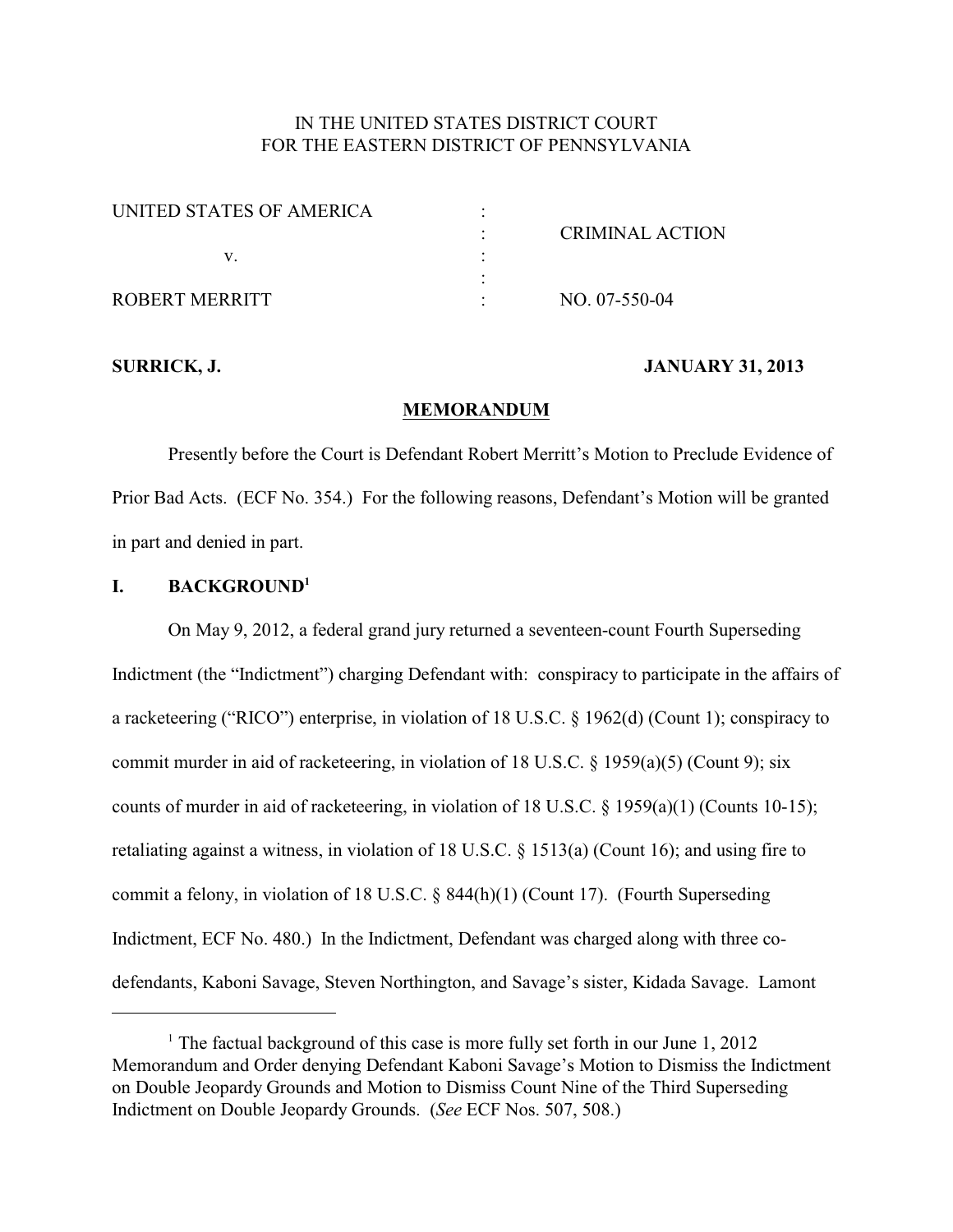Lewis, Defendant's cousin, was also charged in the First Superseding Indictment. The charges against Lewis were disposed of by guilty plea on April 21, 2011. On March 14, 2011, the Government filed a notice of intent to seek the death penalty against Defendant, Savage, and Northington. (ECF Nos. 196, 197, 198.) The Government does not seek the death penalty against Kidada.

On October 9, 2004, six people, including four children, died as a result of arson at a home located at 3256 North Sixth Street, Philadelphia, Pennsylvania. The Indictment alleges that Savage and Kidada solicited and ordered Defendant and Lewis to set fire to the home of Eugene Coleman, a former associate of Savage. (Indictment 21-23.) Savage believed that Coleman was cooperating with the Government and planned to testify against Savage in his 2005 federal drug conspiracy trial.<sup>2</sup> The firebombing took the lives of Coleman's mother, infant son, and four other relatives. The Government intends to show at trial that the firebombing was ordered by Savage and carried out by Defendant and Lewis in order to intimidate Coleman and prevent him from testifying against him at the 2005 drug conspiracy trial.

Defendant has filed a Motion to Preclude Evidence of Prior Bad Acts. (Def.'s Mot., ECF No. 354.) The Government has filed a response. (Gov't's Resp., ECF No. 461.) Defendant has also filed a Reply. (Def.'s Reply, ECF No. 472.) We held a hearing on the pretrial motions. At that hearing, the parties presented additional argument on the Motion.

<sup>&</sup>lt;sup>2</sup> Savage, Northington, and four other co-defendants not charged in the instant Indictment were prosecuted in the 2005 drug conspiracy case before the Honorable Mary A. McLaughlin. After a seven-week trial, Savage was found guilty of conspiracy to manufacture and distribute cocaine, money laundering, firearms possession, witness retaliation and other crimes. Coleman testified at that trial. Savage received a sentence of thirty years imprisonment on these convictions.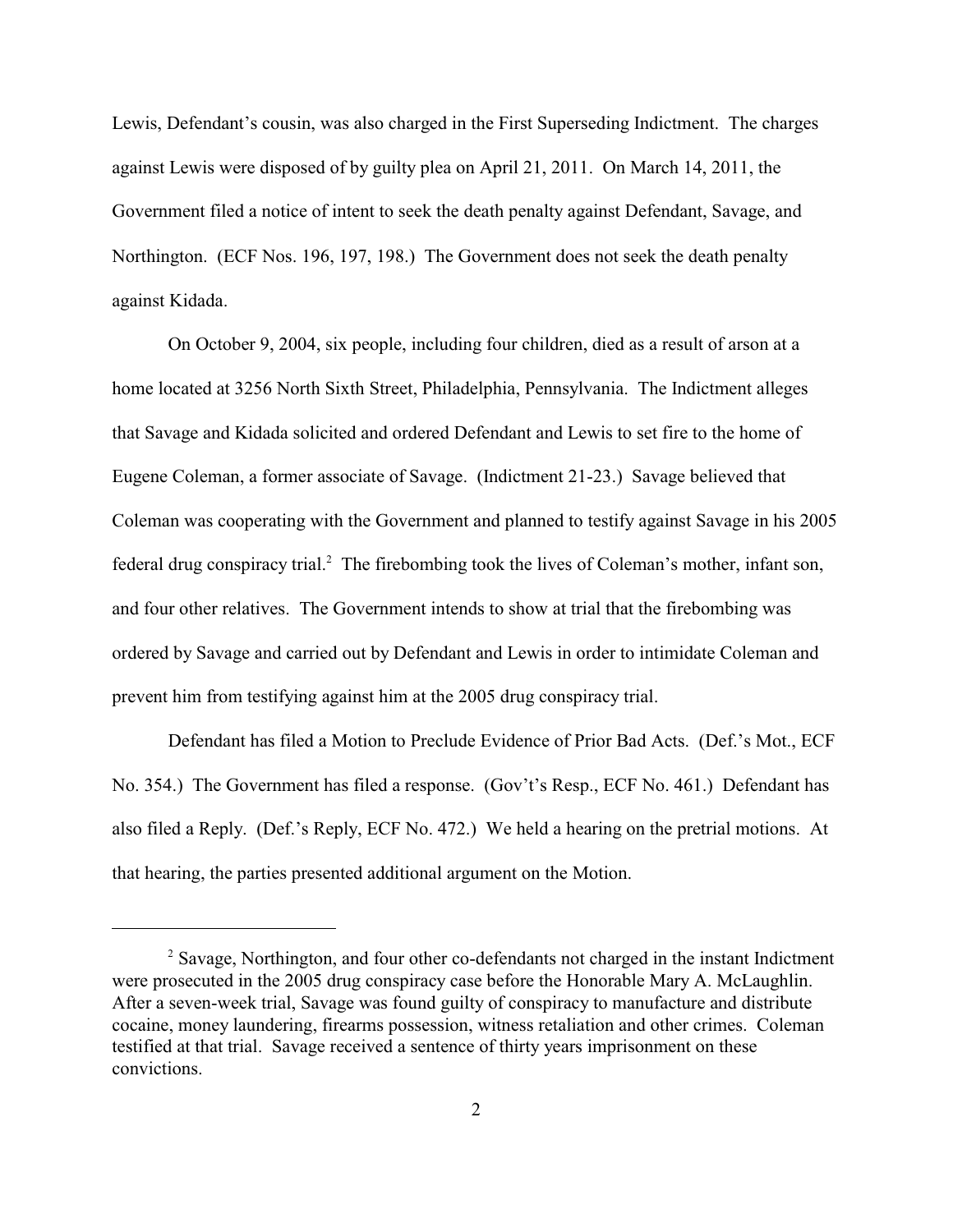## **II. DISCUSSION**

#### **A. Parties' Contentions**

Defendant seeks to prohibit the Government from introducing evidence of uncharged prior bad acts and prior convictions, arguing that such evidence is only intended to prove conformity therewith and would be unfairly prejudicial. (Def.'s Mot. 2-7.) In particular, Defendant requests that the Court prohibit the Government from introducing evidence of four specific prior acts: (1) Defendant's threats to kill Eric Satterthwaite, A.W., and Y.D.<sup>3</sup> in relation to Defendant's participation in the murder of Norman Simon; (2) evidence that Defendant threatened a potential witness at gunpoint in a state prosecution and attempted to abduct that witness in an automobile<sup>4</sup>; (3) evidence that, on three occasions, Defendant sold illegal drugs on Jerome Street in Philadelphia; and (4) evidence that Defendant stole and later possessed a firearm. (Def.'s Mot. 1.) In its Response, the Government argues that it will restrict some of the aforementioned evidence to the sentencing phase of the trial and that the remaining acts consist of prior convictions, which constitute intrinsic evidence committed in furtherance of the RICO conspiracy. (Gov't's Resp. 2.)

<sup>&</sup>lt;sup>3</sup> A.W. and Y.D. are acronyms for two individuals allegedly threatened by Defendant. (Indictment 13.) Because of the history of witness intimidation and witness retaliation in this case, the Government has attempted to protect the identity of a number of potential witnesses and individuals involved.

<sup>&</sup>lt;sup>4</sup> From the parties descriptions of the first and second set of prior acts Defendant seeks to preclude from admission into evidence, it appears that the events are interrelated. Accordingly, we address them together *infra*.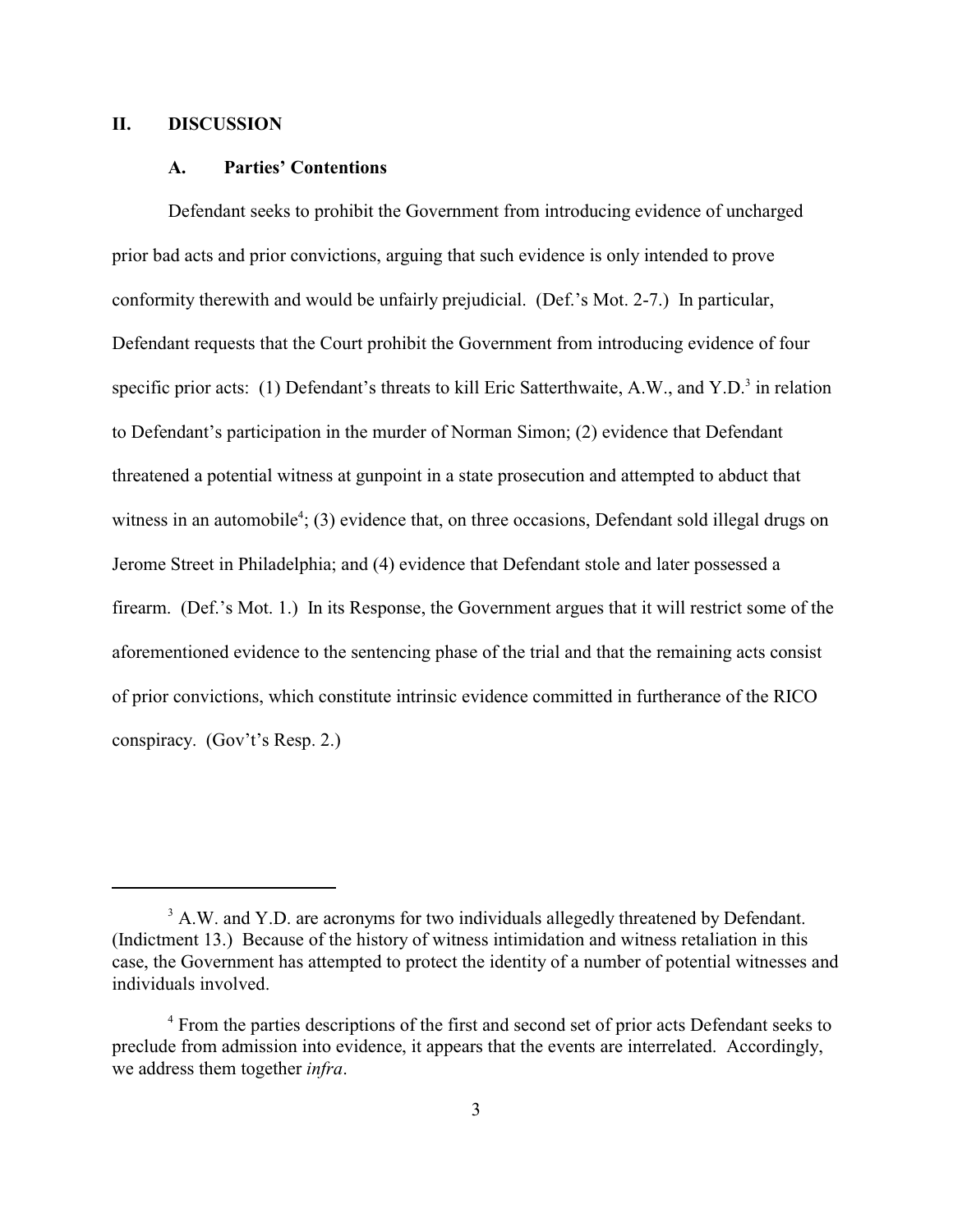#### **B. Legal Standards**

The admissibility of evidence at the guilt phase of the trial is governed by the Federal Rules of Evidence. Specifically, when considering the admission of prior bad acts, Rules 404(b) and 403 apply. *See United States v. Vega*, 285 F.3d 256, 261 (3d Cir. 2002) (applying Rules 404(b) and 403 and finding that district court's decision to admit evidence of prior uncharged conspiracy was proper and not unduly prejudicial).

## *1. Rule 404(b)*

Under the Federal Rules of Evidence, "[e]vidence of a crime, wrong or other act is not admissible to prove a person's character in order to show that on a particular occasion the person acted in accordance with the character. This evidence may be admissible for another purpose . . . ." Fed. R. Evid. 404(b). Parties may not introduce "evidence of extrinsic acts that might adversely reflect on the actor's character, unless that evidence bears upon a relevant issue in the case such as motive, opportunity, or knowledge." *Huddleston v. United States*, 485 U.S. 681, 686 (1988). The spirit of Rule 404(b) is inclusionary and, as such, the Rule favors admissibility. *See United States v. Long*, 574 F.2d 761, 765-66 (3d Cir. 1978) (discussing "exclusionary" and "inclusionary" approaches of different circuits prior to adoption of Rule 404(b)). The purpose of Rule 404(b) is "simply to keep from the jury evidence that the defendant is prone to commit crimes or is otherwise a bad person, implying that the jury needn't worry overmuch about the strength of the government's evidence." *United States v. Taylor*, 522 F.3d 731, 735 (7th Cir. 2008) (internal citation omitted).

If the evidence to be admitted is deemed extrinsic under Rule 404(b), we must determine whether the evidence satisfies a four-part standard for admissibility. *See United States v. Green*,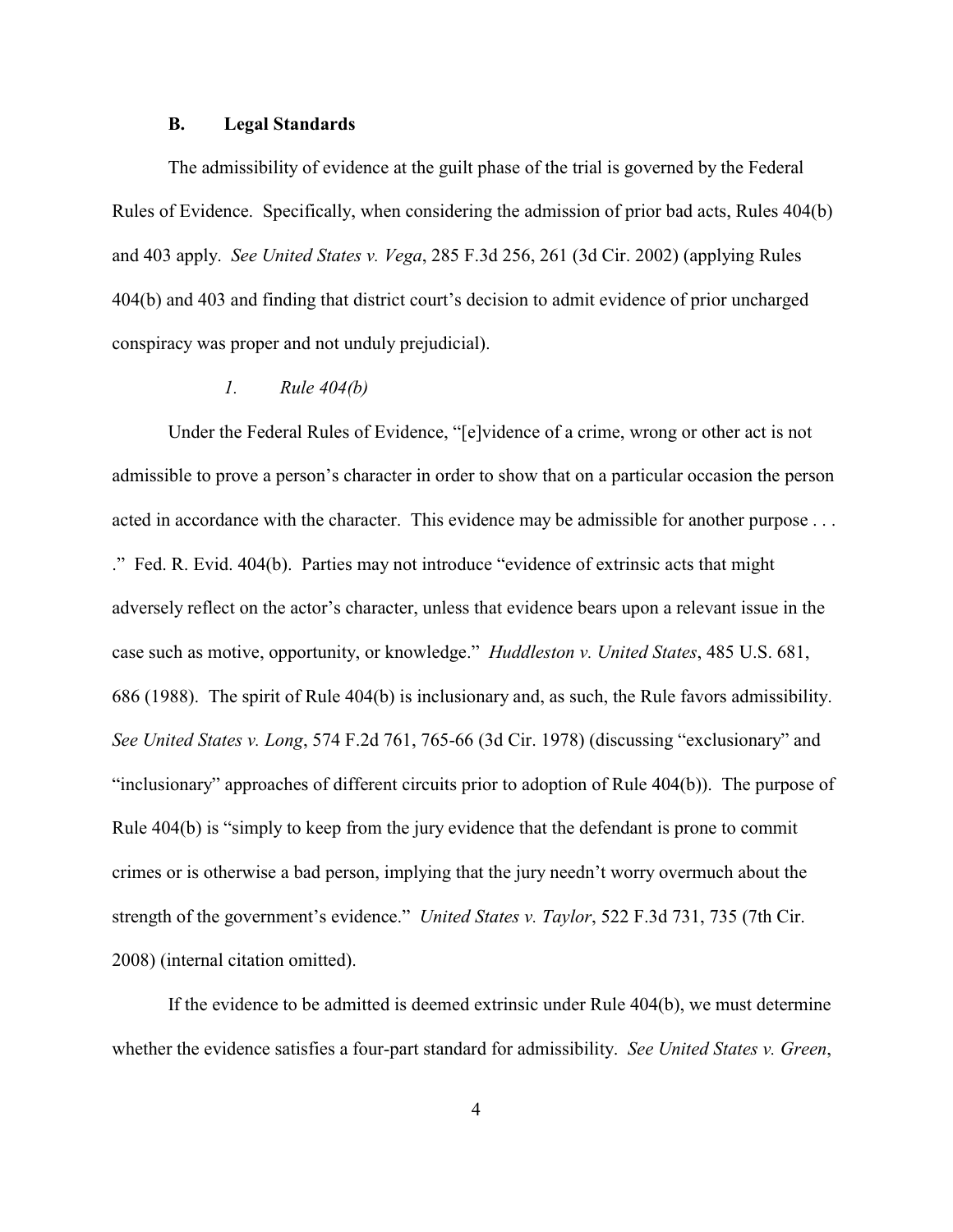617 F.3d 233, 239-245 (3d Cir. 2010) (providing comprehensive history of treatment of bad character evidence in British and American legal systems); *see also United States v. Butch*, 256 F.3d 171, 175-76 (3d Cir. 2001) (citing *United States v. Mastrangelo*, 172 F.3d 288, 294 (3d Cir. 1999). To be admissible under Rule 404(b), evidence must: (1) have a proper evidentiary purpose; (2) be relevant under Federal Rule of Evidence  $402^5$ ; (3) contain a probative value that outweighs its prejudicial effect under Federal Rule of Evidence 403 (discussed *infra*); and (4) be accompanied by an appropriate limiting instruction. *See Huddleston*, 485 U.S. at 691-92; <sup>6</sup> *United States v. Scarfo*, 850 F.2d 1015, 1019 (3d Cir. 1988) (applying *Huddleston* four-part test in the Third Circuit).

 This analysis need not be performed for evidence that is intrinsic to, or part and parcel of, the charged offenses. *Id.* at 245; *see also United States v. Haas*, 184 F. App'x 230, 234 (3d Cir. 2006) (noting that intrinsic evidence is exempt from a Rule  $404(b)$  analysis).<sup>7</sup> Most Circuits define intrinsic evidence as evidence that is "inextricably intertwined" with the charged offense.

 $<sup>5</sup>$  Federal Rule of Evidence 402 provides that "[a]ll relevant evidence is admissible,</sup> except as otherwise provided by the United States Constitution, a federal statute, these rules, or other rules prescribed by the Supreme Court. Irrelevant evidence is not admissible." Fed. R. Evid. 402.

 $6$  Federal Rule of Evidence 105 provides that "[i]f the court admits evidence that is admissible against a party or for a purpose – but not against another party or for another purpose – the court, on timely request, must restrict the evidence to its proper scope and instruct the jury." Fed. R. Evid. 105.

 $7$  In practice, there are only two differences between intrinsic and extrinsic evidence intrinsic evidence does not require advanced notice of the acts to be admitted into evidence to be provided to the defense and the court need not issue a limiting instruction to ameliorate the taint of the evidence. *Green*, 617 F.3d at 247-48*.* Intrinsic evidence still must, however, be relevant, survive a Rule 403 balancing test, and be probative of something other than the defendant's criminal propensity. *Id.* (citing *United States v. Bowie*, 232 F.3d 923, 927 (D.C. Cir. 2000)).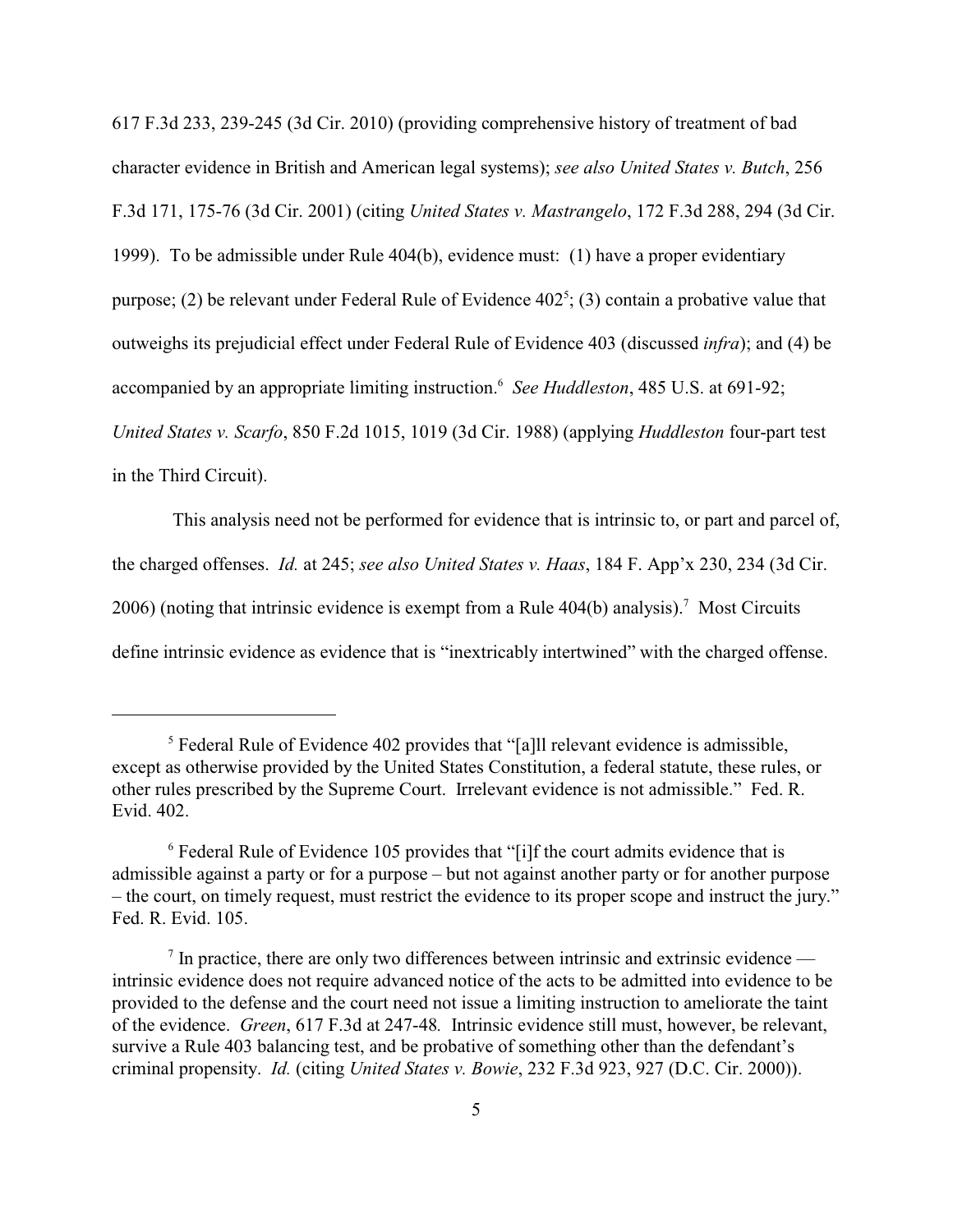*See, e.g.*, *United States v. Clay*, 667 F.3d 689, 697 (6th Cir. 2012); United *States v. Basham*, 561 F.3d 302, 326 (4th Cir. 2009); *United States v. DeGeorge*, 380 F.3d 1203, 1219-20 (9th Cir. 2004); *United States v. Carboni*, 204 F.3d 39, 44 (2d Cir. 2000); *Bowie*, 232 F.3d at 927-29. The Third Circuit Court of Appeals has renounced the "inextricably intertwined" standard, finding it "vague, overbroad, and prone to abuse . . . ." *Green*, 617 F.3d at 249.

In the Third Circuit, evidence is intrinsic if it fits into either of two narrow categories. First, evidence is intrinsic, and a Rule 404(b) analysis is unnecessary, if the evidence directly proves the charged offense. *Id.* (citing *Cross*, 308 F.3d at 320; *United States v. Gibbs*, 190 F.3d 188, 218 (3d Cir. 1999); *see also United States v. Benjamin*, 125 F. App'x 438, 441 (3d Cir. 2005) (affirming district court ruling regarding intrinsic nature of uncharged evidence of fraud). Evidence of uncharged misconduct, which directly proves the charged offense is not evidence of some "other" crime. *Green*, 617 F.3d at 249 (citing *Gibbs*, 190 F.3d at 218). Second, evidence is intrinsic if it constitutes "'uncharged acts, which are committed contemporaneously with the charged crime' that 'facilitate the commission of the charged crime.'" *United States v. Shelow*, No. 10-0037, 2011 WL 6130974, at \*3 (E.D. Pa. Dec. 9, 2011) (quoting *Green*, 617 F.3d at 249).

In the context of a conspiracy case, "acts are intrinsic when they directly prove the charged conspiracy." *Cross*, 308 F.3d at 320. Specifically, in the RICO context, "[s]ince proof of a pattern of racketeering activity (i.e., proving two or more racketeering acts) is necessary to establish a RICO violation, evidence of co-conspirators in a predicate conspiracy constitutes direct evidence of the charged offense and it is therefore admissible to prove the charged RICO violation." *United States v. Irizarry*, 341 F.3d 273, 296 (3d Cir. 2003) (internal citations omitted); *see also Gibbs*, 190 F.3d at 217 (finding that district court did not abuse its discretion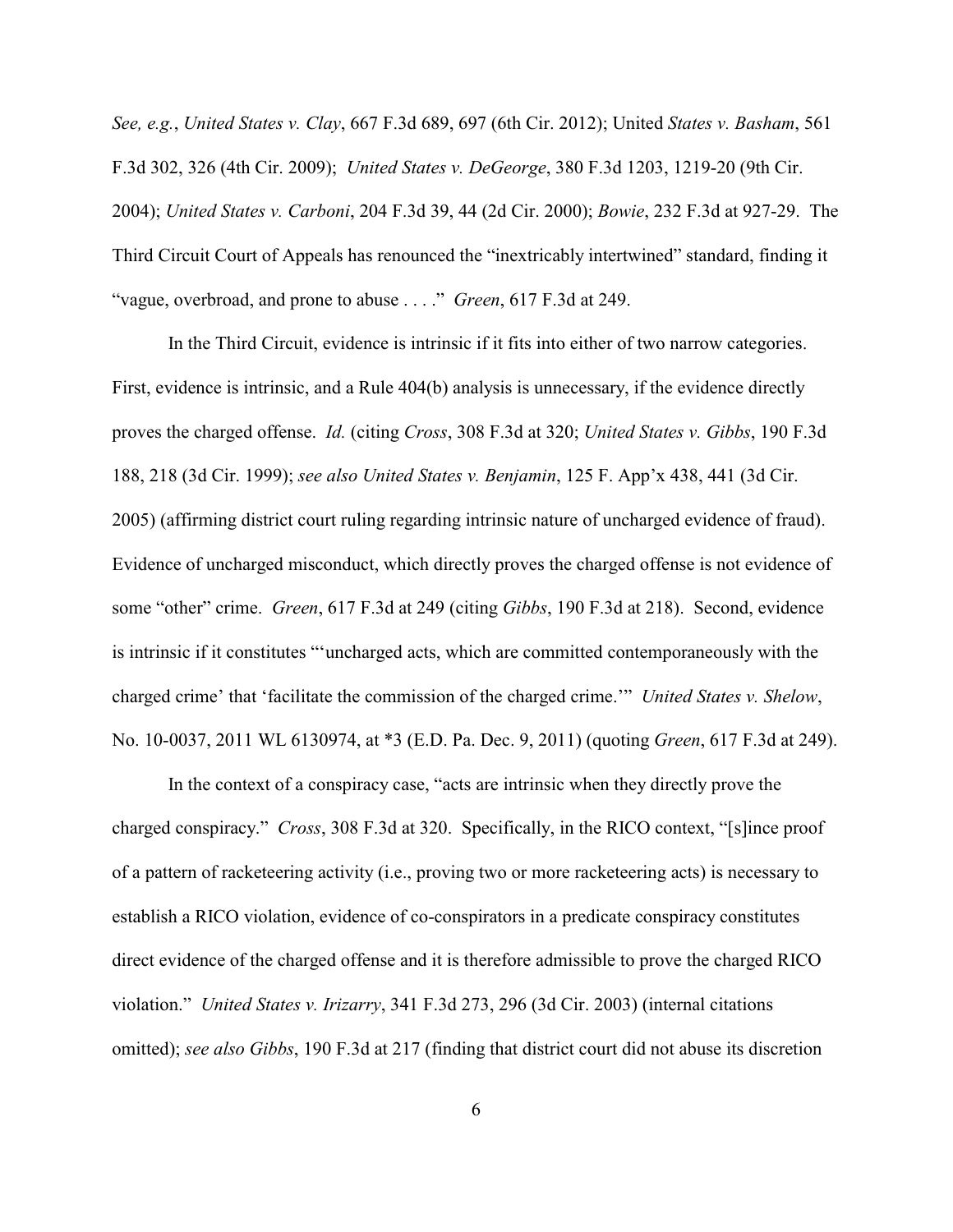in permitting evidence of uncharged acts of violence, which furthered a cocaine conspiracy); *Cross*, 308 F.3d at 320 (finding that appellant's involvement in price-fixing scheme was outside the civil rights conspiracy and subject to a Rule 404(b) analysis); *United States v. Morrow*, No. 04-355, 2005 WL 3159572, at \*26-28 (D.D.C. Apr. 7, 2005) (finding "inextricably intertwined" intrinsic evidence admissible in RICO conspiracy prosecution).

## *2. Rule 403*

As discussed above, regardless of whether prior act evidence is deemed extrinsic or intrinsic, to be admissible, it must survive a Rule 403 analysis. *Bowie*, 232 F.3d at 927. Under Federal Rule of Evidence 403, "[t]he court may exclude relevant evidence if its probative value is substantially outweighed by a danger of one or more of the following: unfair prejudice; confusing the issues; misleading the jury; undue delay; wasting time; or needlessly presenting cumulative evidence." Fed. R. Evid. 403. District courts are empowered with broad discretion to determine whether evidence should be excluded under Rule 403. *United States v. Pelullo*, 14 F.3d 881, 888 (3d Cir. 1994). In performing its analysis, the court is to "appraise the genuine need for the challenged evidence and balance that necessity against the risk of prejudice to the defendant." *Id.* (quoting *Gov't of the Virgin Islands v. Archibald*, 987 F.2d 180, 186 (3d Cir. 1993)). The prejudice that the court is to measure is "unfair prejudice . . . based on something other than [the evidence's] persuasive weight." *United States v. Bergrin*, 682 F.3d 261, 279 (3d Cir. 2012) (alteration in original) (quoting *United States v. Cruz-Garcia*, 344 F.3d 951, 956 (9th Cir. 2003)).

### *3. Federal Death Penalty Act and Evidence in Sentencing*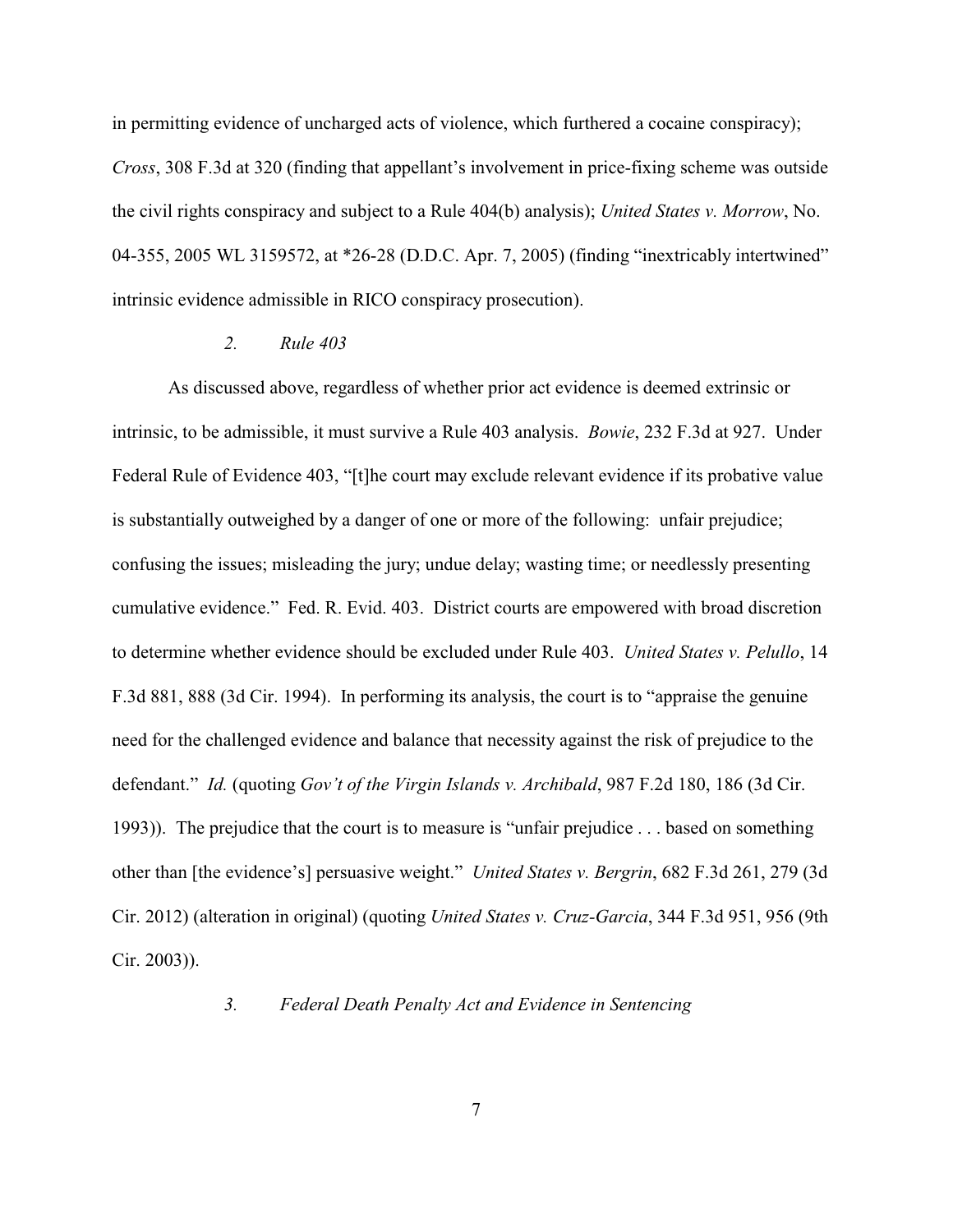Pursuant to the Federal Death Penalty Act ("FDPA"), 18 U.S.C. §§ 3591, *et seq.*, during the sentencing portion of a capital case, the Government is required to introduce evidence of a statutorily-based aggravating circumstance that warrants the penalty of death. 18 U.S.C. § 3592. Once the fact-finder determines beyond a reasonable doubt that one of the statutory aggravating factors applies, the Government may introduce evidence of non-statutory aggravating factors. *United States v. Regan,* 228 F. Supp. 2d 742, 749 (E.D. Va. 2002).<sup>8</sup> In the sentencing phase, the Federal Rules of Evidence do not apply. *See* 18 U.S.C. § 3593(c); *see also United States v. Pepin*, 514 F.3d 193, 207 (2d Cir. 2008) (18 U.S.C. § 3593(c) governs the admissibility of evidence during the sentencing phase of a capital trial); *United States v. Roman*, 371 F. Supp. 2d 36, 43 (D.P.R. 2005) ("A greater quantum of information is thus admissible under the FDPA than the Federal Rules of Evidence."). Therefore, in assessing whether evidence is appropriately introduced at sentencing, the Court does not perform a standard Rule 404(b) and Rule 403 analysis as it would in the guilt phase. Evidence supporting aggravating factors must meet a "strikingly high level of relevance and reliability." *United States v. Bin Laden*, 126 F. Supp. 2d 290, 302 (S.D.N.Y. 2001); *see also United States v. Solomon*, 513 F. Supp. 2d 520, 534 (W.D. Pa. 2007) (discussing "heightened reliability" standards for capital sentencing hearings enunciated in *Lockett v. Ohio*, 438 U.S. 586, 604 (1978)); *United States v. Cooper*, 91 F. Supp. 2d. 90, 106, 108 (D. D.C. 2000) (citing *Woodson v. North Carolina*, 428 U.S. 280, 305 (1976)).

At sentencing hearings, the Government may admit evidence of unadjudicated criminal activity. *See United States v. Corley*, 519 F.3d 716, 724 (7th Cir. 2008) ("[W]e join those

<sup>&</sup>lt;sup>8</sup> In response, the defendant may introduce mitigation evidence in an attempt to persuade the fact-finder that a sentence of death is unwarranted. 18 U.S.C. § 3593(c).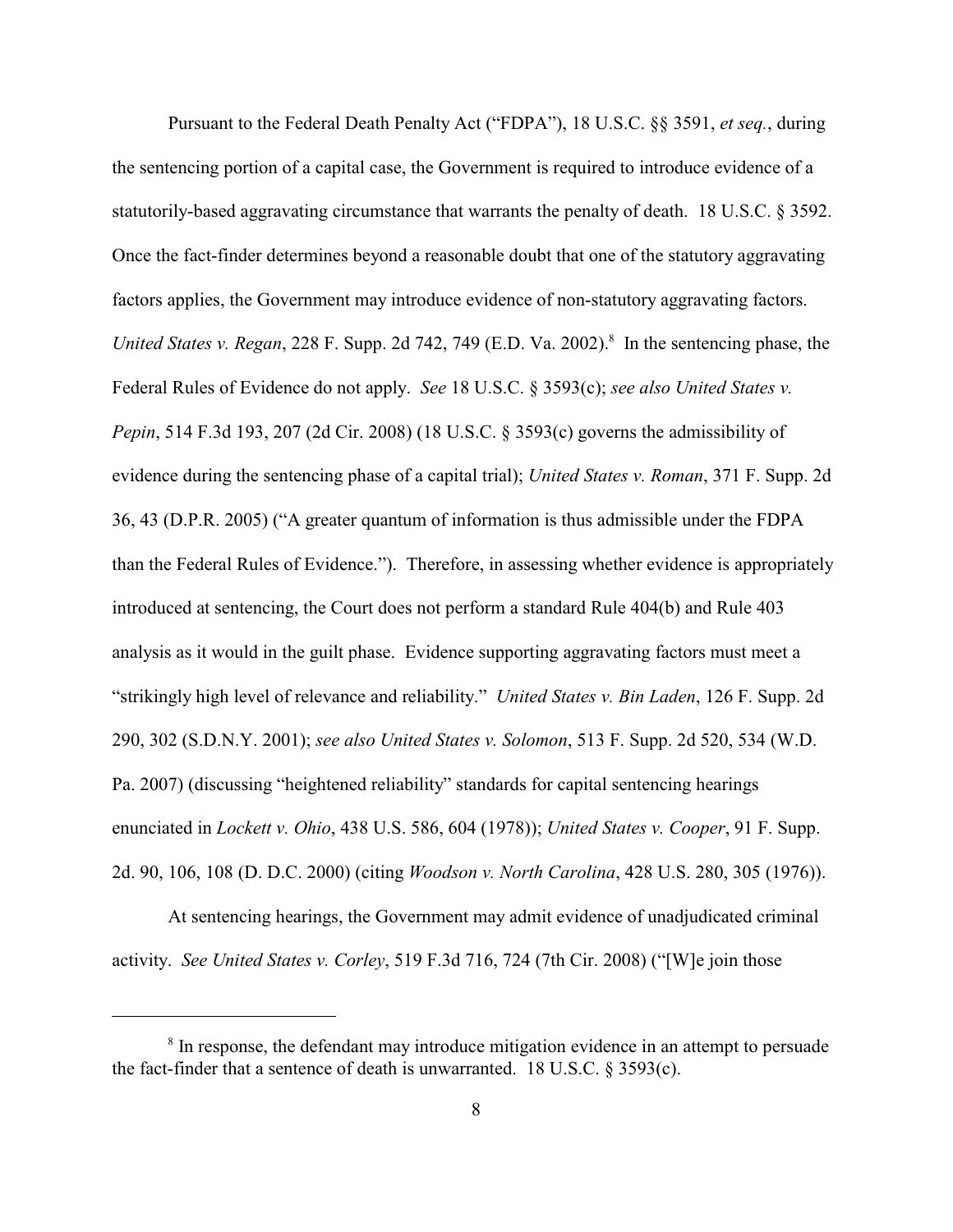circuits in recognizing that it is not inherently unconstitutional for a jury, in assessing the aggravating factor of future dangerousness, to consider unadjudicated criminal conduct."); *see also Cooper*, 91 F. Supp. 2d at 106-07 (discussing overwhelming federal and state precedent permitting the admissibility of prior unadjudicated acts in capital sentencing hearing); *United States v. Gilbert*, 120 F. Supp. 2d 147, 151-52 (D. Mass. 2000) (collecting cases upholding use of uncharged criminal conduct in sentencing phase of capital cases).

In conjunction, evidence of prior uncharged crimes and the heightened reliability standard for evidence supporting aggravating factors create an "increased danger of unfair prejudice . . . ." *United States v. Corley*, 348 F. Supp. 2d 970, 973 (N.D. Ind. 2004) (precluding hearsay testimony at pre-sentencing phase "reliability" hearing where the Government intended to introduce evidence of a prior unadjudicated murder perpetrated by the defendant); *see also United States v. Pitera*, 795 F. Supp. 546, 565 (E.D.N.Y. 1992) ("The heightened standard applicable to capital proceedings may . . . demand further indicia of reliability before a court can say that the probative value of any such hearsay outweighs its prejudicial potential."); *United States v. Jacques*, *aff'd* in relevant part, 684 F.3d 324, 327-28 (2d Cir. 2012) (excluding uncharged allegations of sexual misconduct as events occurred twenty-two to thirty-two years before litigation).

# **III. LEGAL ANALYSIS**

We turn now to address the prior bad acts, some of which are prior convictions, and all of which are charged by the grand jury in the Indictment.<sup>9</sup>

<sup>&</sup>lt;sup>9</sup> The federal grand jury found probable cause to charge Defendant with threatening to kill Eric Satterthwaite, A.W., and Y.D. related to their potential testimony about the murder of Norman Simon (Indictment 13), threatening a potential witness at gunpoint in a state prosecution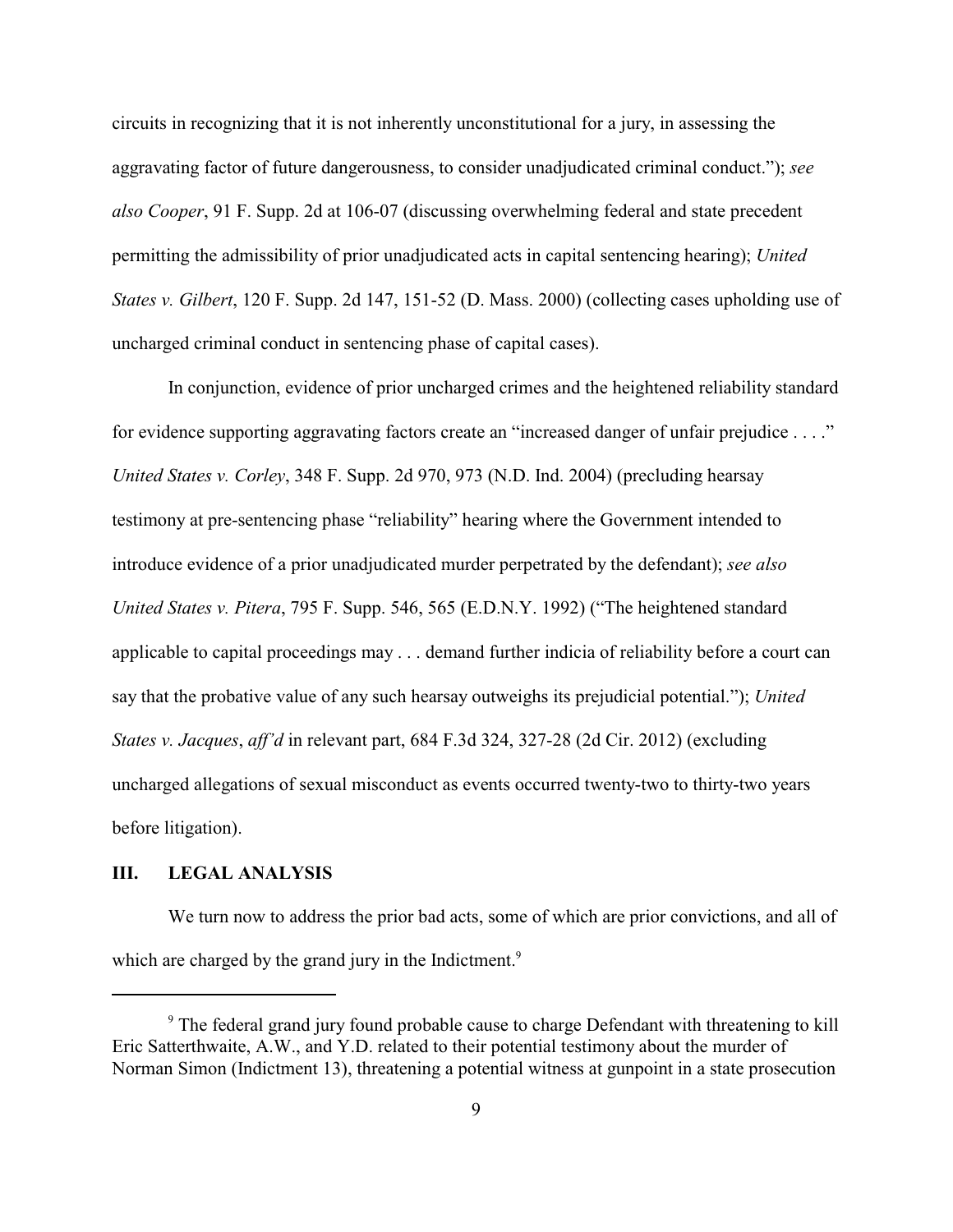## **A. 2002 Threats and Attempted Abduction Related to the Murder of Norman Simon**

As an initial matter, the Government concedes that it will not introduce evidence at the "guilt" or "guilt/innocence" phase of the trial with regard to the threats issued by Defendant related to the murder of Norman Simon. (Gov't's Resp. 5-6; *see also* June 12, 2012 Hr'g Tr. 43 (on file with Court).) The Government seeks to preserve its right to introduce evidence that Defendant threatened and intimidated three witnesses regarding the murder of Simon at the penalty phase of the trial. (*Id.*) Defendant argues that Simon was murdered by Eric Satterthwaite, who was tried and convicted for the crime in the Philadelphia Court of Common Pleas in 2002, and that any attempts to link Defendant to the murder of Simon "will essentially be in disguise, another murder trial . . . ." (*Id.* at 32.)

In dealing with the threats and attempted abduction in the penalty phase of the trial, there are two issues to address: (1) whether evidence of the threats and intimidation related to the Simon murder meets the heightened reliability standard for sentencing hearings; and (2) whether the proffered evidence supports the non-statutory aggravating factor of future dangerousness.

## *1. Probative Nature of the Evidence*

In accordance with the heightened reliability standards, the court must fulfill its role as the "gatekeeper of constitutionally permissible information, and must accordingly exclude any unreliable or prejudicial information that might render a trial fundamentally unfair." *United States v. Catalan-Roman*, 368 F. Supp. 2d 119, 121 (D.P.R. 2005) (citing *United States v. Fell*,

and attempting to abduct that witness in an automobile (*id.* at 13), selling illegal drugs on Jerome Street in Philadelphia on three occasions (*id.* at 10, 11), and stealing and later possessing a firearm (*id.* at 19).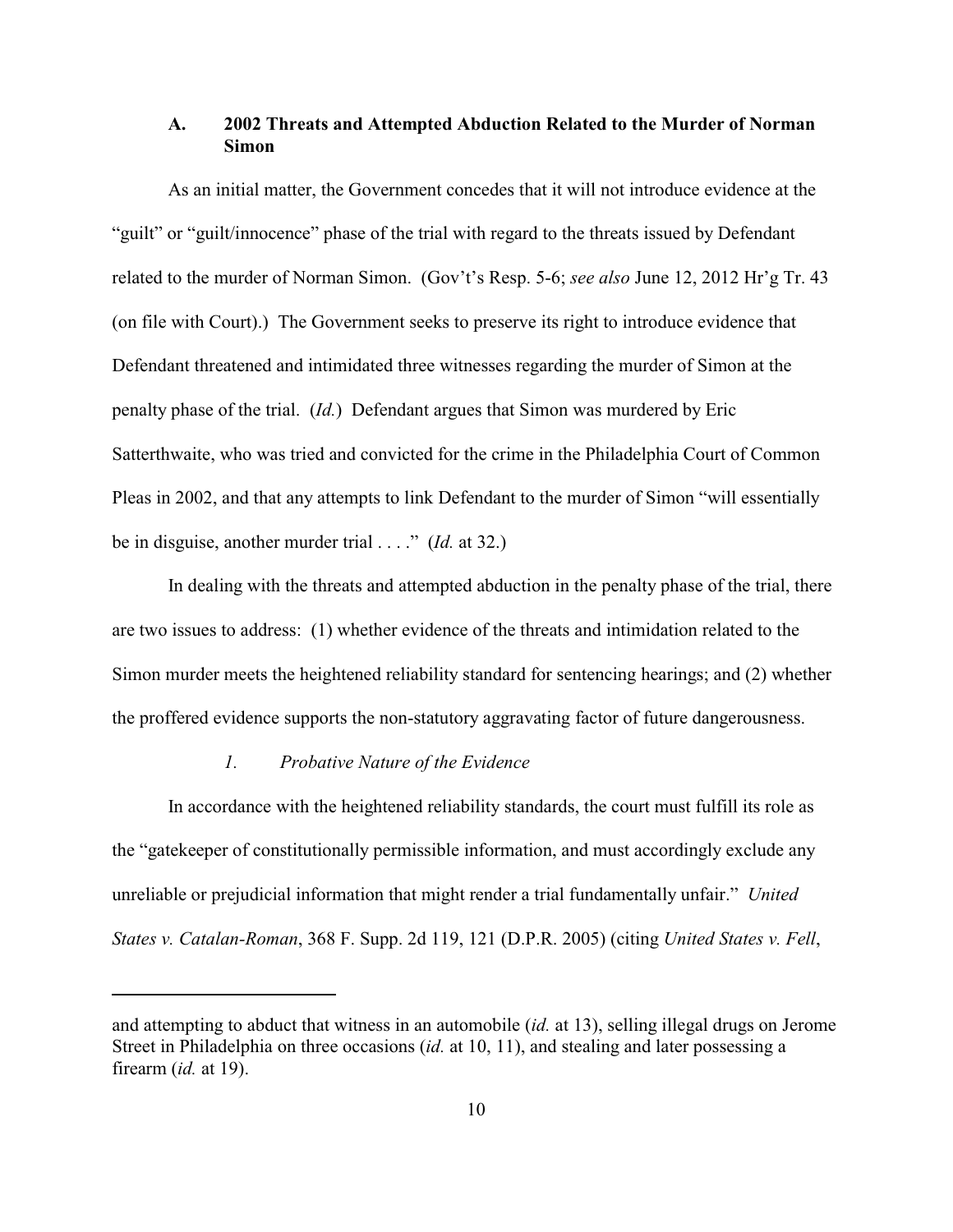360 F.3d 135, 145 (2d Cir. 2004)); *see also United States v. Beckford*, 964 F. Supp. 993, 1000 (E.D. Va. 1997) ("[I]t is Constitutionally essential to assure that the principle of heightened reliability serves as a meaningful limit to the admission of 'all relevant evidence' in order to prevent the less stringent concept of relevance from predominating over the cardinal principle of reliability.").

The Government seeks to preserve its ability to introduce evidence of uncharged criminal behavior, including threats to and intimidation of witnesses, and the attempted abduction of one witness.<sup>10</sup> The Government contends that threats and intimidation "were a hallmark of both Merritt and the KSO enterprise." (Gov't's Resp. 6.) Defendant has failed to argue, let alone establish, why the evidence of threats and intimidation alone is prejudicial such that it would not meet the heightened reliability standard.

# *2. Evidence as Support for Future Dangerousness*

Evidence of the uncharged crime must support one of the statutory or non-statutory aggravating circumstances alleged by the Government in its notice of intent to seek the death penalty. *See United States v. Frank*, 8 F. Supp. 2d 253, 279 (S.D.N.Y. 1998). In its Response,

 $10$  It is less clear as to whether the Government intends to introduce evidence regarding responsibility for the murder of Simon.

Well, indeed, oftentimes in death penalty cases, in the penalty phase at least, evidence put forth where people committed other murders . . . And so that's why we would offer it . . . Given the fact that we do not intend to offer those until the penalty phase of the trial, he will have more than enough time to read those, digest those and deal with whatever issues come up with regard to the Simon murder.

<sup>(</sup>*See* June 12 Hr'g Tr. 44.) Defendant is under the impression that the Government intends to introduce such evidence. (Def.'s Mot. 3.)

If, in fact, the Government intends to introduce evidence linking Defendant to the murder of Simon in an effort to establish that the uncharged murder in-and-of itself supports the charged aggravating factors, the Court will need to be made aware so as to conduct a reliability hearing as in *Corley*, 348 F. Supp. 2d at 973.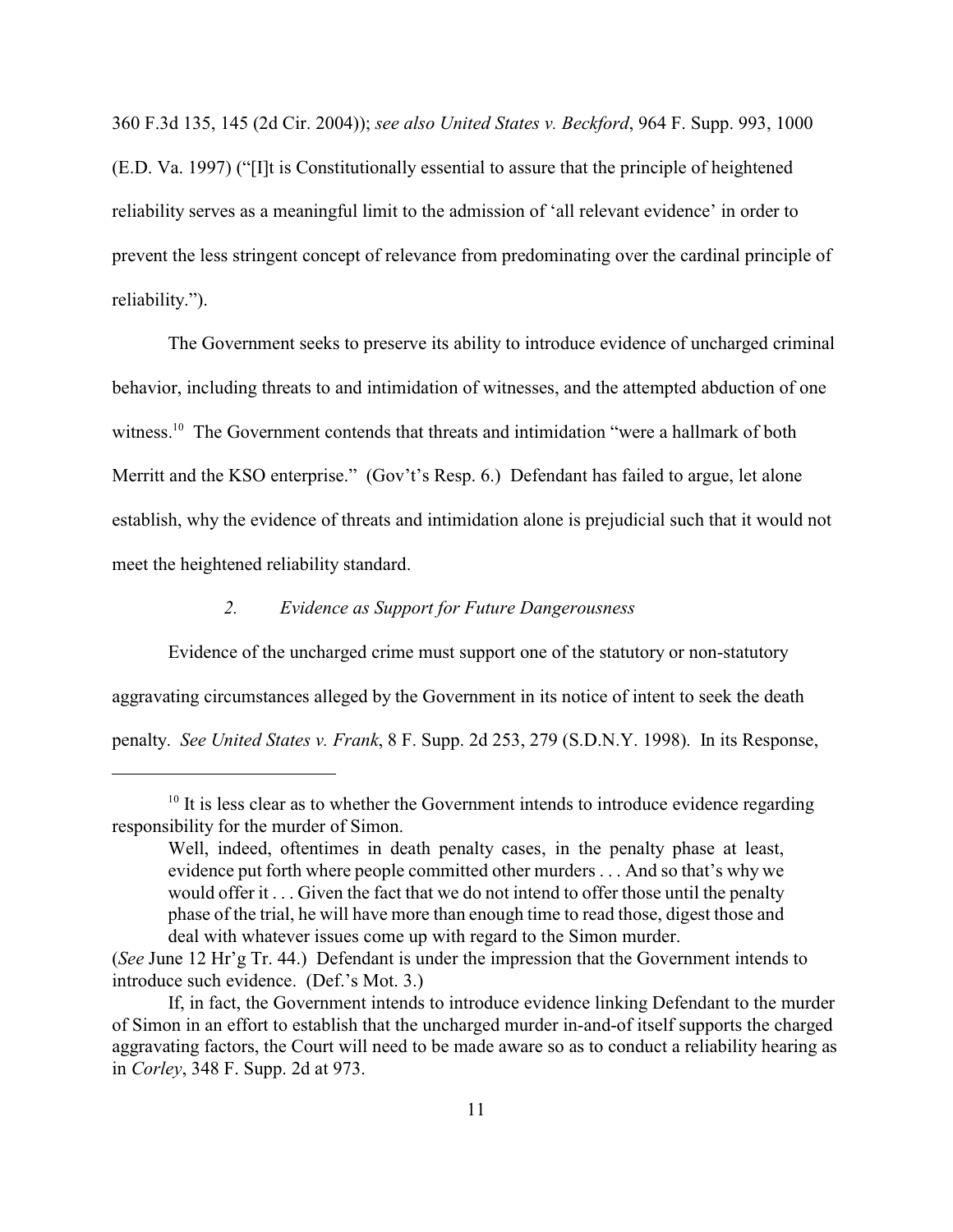the Government clarifies that evidence of intimidation and threats to witnesses supports the nonstatutory aggravating factor of future dangerousness. (Gov't's Resp. 6.; *see also* Notice of Intent, 4.)<sup>11</sup> Future dangerousness is a permissible non-statutory aggravating factor. *See United States v. Llera Plaza*, 179 F. Supp. 2d 464, 487-88 (E.D. Pa. 2001); *Bin Laden*, 126 F. Supp. 2d at 303- 04 (collecting cases). When the only alternate punishment to death is a sentence of life imprisonment, there is a general consensus that the evidence that may be admitted in support of the future dangerousness aggravator must pertain to the context of prison. *United States v. Basciano*, 763 F. Supp. 2d 303, 352 (E.D.N.Y. 2011); *United States v. O'Reilly*, 545 F. Supp. 2d 630, 638 (E.D. Mich. 2008); *United States v. Diaz*, No. 05-00167, 2007 WL 656831, at \*23 (N.D. Cal. Feb. 28, 2007) ("[T]he parties agree that evidence of defendants' future dangerousness should be limited to that which shows their potential for dangerousness *while* incarcerated.") (emphasis in original); *Llera Plaza*, 179 F. Supp. 2d at 487-88; *Gilbert*, 120 F. Supp. 2d at 154 ("The proposed information lacks any substantial relevance to defendant's dangerousness in a prison setting."); *Cooper*, 91 F. Supp. 2d at 111-12.

At this point, it is unclear how threats to and the alleged attempted abduction of potential witnesses in an uncharged murder impact the future dangerousness of Defendant in the prison context. Courts have recognized that, if proven, a defendant's history of threatening and

 $<sup>11</sup>$  At the Suppression Hearing, the Government argued: "[f]or the penalty phase, the</sup> relevance of [the evidence], I think, is rather obvious, and we're talking about a future dangerousness as well as other statutory aggravating factors, that it is, of course, extremely relevant to." (June 12 Hr'g Tr. 43-44.) On the contrary, it is not wholly clear as to what other statutory aggravating factors the witness intimidation and attempted abduction evidence supports and the Government has failed to clarify as such.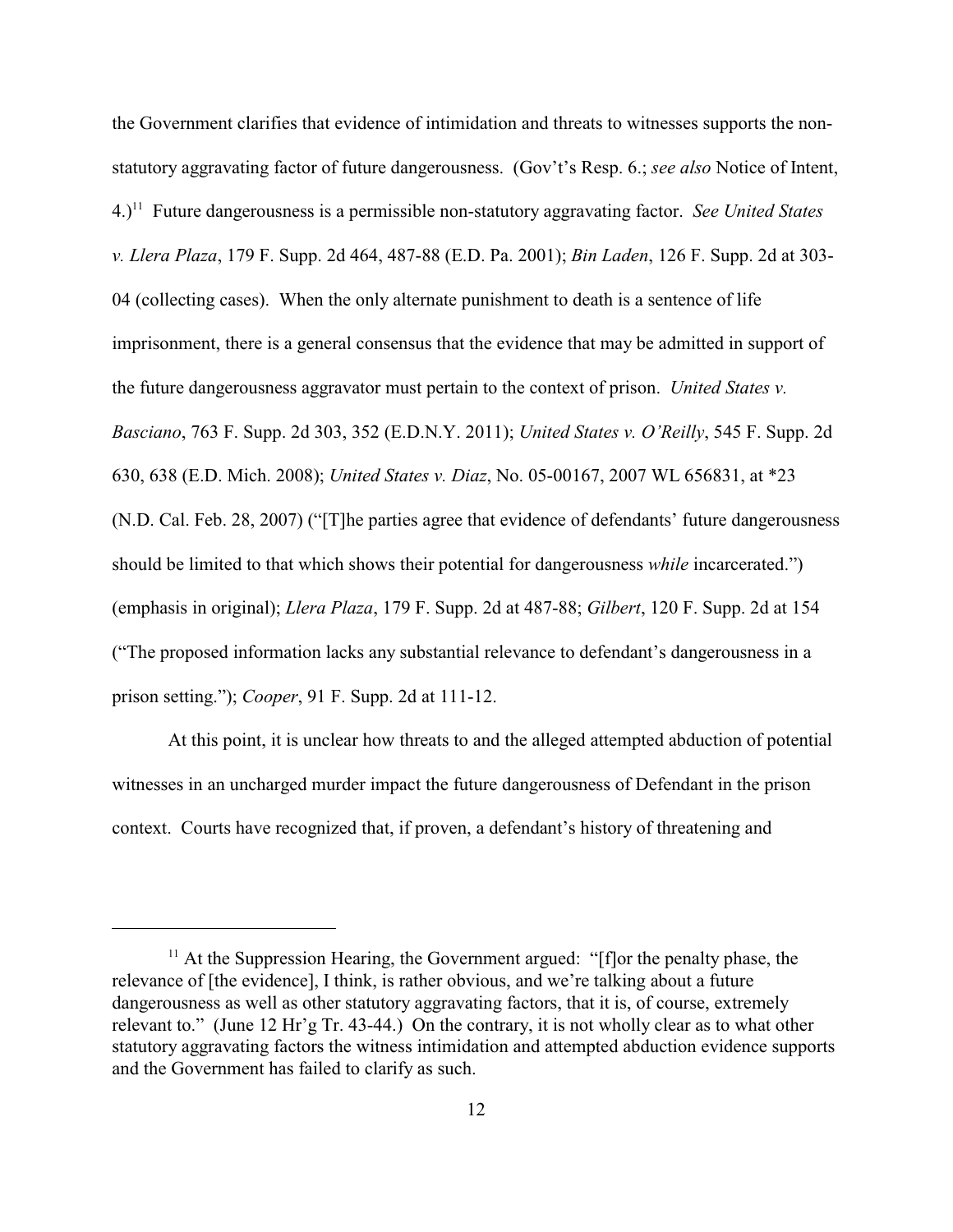intimidating potential witnesses would have little "bearing on defendant's dangerousness in prison, where [he] would be under lock and key." *Gilbert*, 120 F. Supp. 2d at 155.

If the Government intends to present evidence regarding Defendant's threats to witnesses and attempted abduction of one witness in relation to the Simon murder, the Government may provide additional briefing on how witness threats, intimidation, and the attempted abduction of a witness related to Simon's murder would be probative in establishing Defendant's future dangerousness in the prison setting or would satisfy one of the other aggravating factors.

## **B. Prior Convictions for Sale of Controlled Substances and Possession of a Stolen Firearm**<sup>12</sup>

With regard to the three convictions for distribution of illegal drugs, defense counsel concedes that the first two were based on plea bargains, but contests the third, which involved the testimony of Officer Jeffrey Cujdik, who counsel contends has been under federal investigation. (June 12 Hr'g Tr. 34.) Defendant maintains that there is an insufficient connection between these drug-sale convictions and the KSO to allow the prior convictions into evidence. (Def.'s Mot. 5.)

 $12$  Defendant made substantially similar arguments in his motion to strike surplusage. (ECF No. 355.) We denied Defendant's motion and found that the allegations pertaining to Defendant's threats to kill witnesses, attempted abduction of a witness, dealing of illegal drugs, and stealing and possessing a firearm were charged by the federal grand jury in establishing Defendant's connection to and participation in the RICO enterprise. (*See* ECF No. 924.) We observed that the grand jury had previously concluded that Defendant's prior arrests for possession of controlled substances and felon in possession of a firearm were related to Defendant's involvement in the KSO, were part of the charged RICO conspiracy, and were neither irrelevant nor prejudicial. (*Id.*) We also addressed Defendant's requests for discovery noting that the Government has provided voluminous discovery on a rolling basis. (*Id.*) We concluded that Defendant's requests for discovery were insufficiently specific and advised Defendant to file specific requests for additional discovery. (*Id.*) In a separate Order on the Government's motion *in limine* to introduce Defendants' prior convictions during the guilt phase of the trial, we directed the Government to produce any *Brady* material directly related to Merritt stemming from the federal investigation of Officer Cujdik, were such material to arise.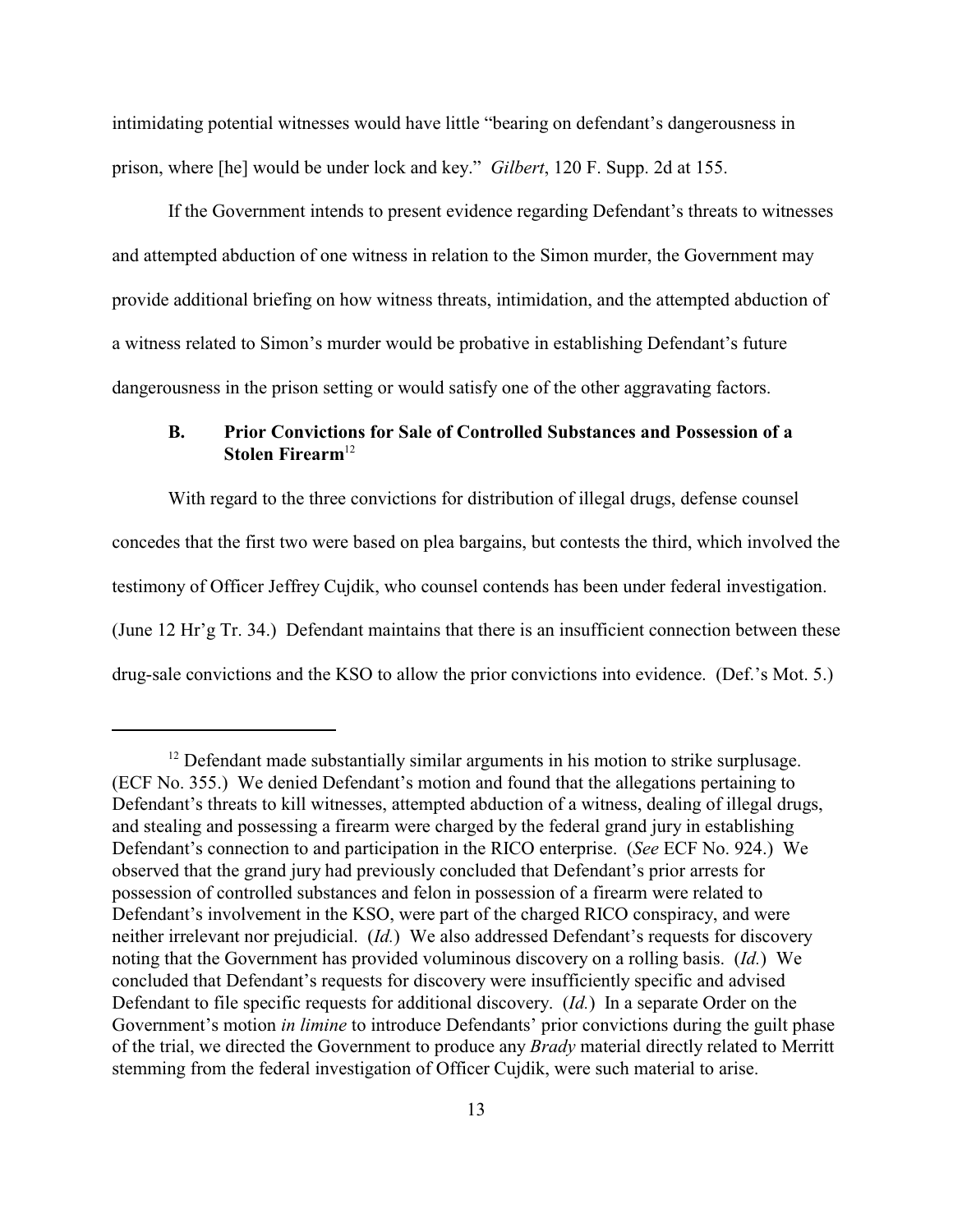In response, the Government argues that each drug deal took place at the same location, on the 1300 block of Jerome Street in Philadelphia, which was part of a neighborhood controlled by the KSO. (June 12 Hr'g Tr. 45.) Moreover, the Government argues that Defendant was selling crack-cocaine, a drug distributed by the KSO, and that he was doing so far from his home, in the KSO's territory. (*Id.*) The Government further contends that "the timing of [Defendant]'s drug possessions, and the amounts he possessed, are entirely consistent with being part of the racketeering conspiracy." (Gov't's Resp. 7.)

With regard to the felon in possession of a stolen firearm prior conviction, defense counsel contends that there is no nexus between this conviction and the KSO organization. (Def.'s Mot. 6; June 12 Hr'g Tr. 36.) The Government responds that Defendant possessed the stolen firearm at the corner of Eighth and Venango, an intersection used by the KSO for drug distribution. (Gov't's Resp. 49.) In addition, the grand jury alleged that members of the KSO used firearms during the commission of violent crimes on behalf of the organization. (Indictment 19, 21.)

With respect to a Rule 404(b) analysis on these prior convictions, the Indictment alleges that the KSO engaged in a RICO conspiracy, which involved, among other things, dealing in controlled substances and violent retaliation against potential witnesses. (*Id.* at 3-4, 7-8.) As the grand jury alleged, the prior convictions for distribution of controlled substances and felon in possession of a firearm relate to Defendant's involvement with the KSO. (*Id.* at 8.) We are satisfied that based on the location and the conduct underlying the convictions as well as the nature of the KSO drug distribution organization, the Indictment appropriately alleges a nexus between the two. The prior convictions are predicate acts in furtherance of the RICO conspiracy.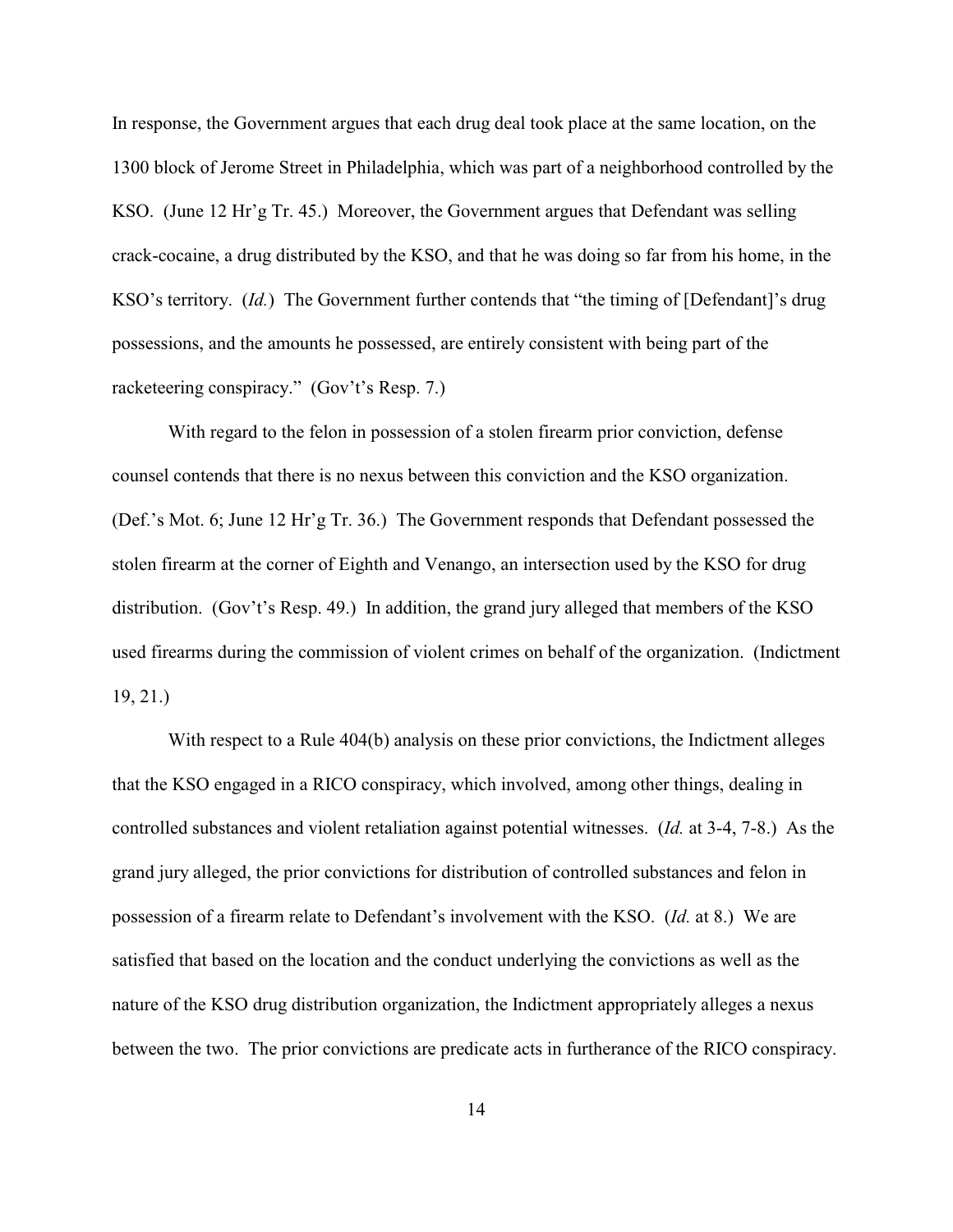Accordingly, a Rule 404(b) analysis is unnecessary. The convictions for possession of controlled substances and felon in possession of a firearm directly prove the charged RICO conspiracy. *Cross*, 308 F.3d at 320. 13

As for a Rule 403 analysis, Defendant fails to argue how the evidence is at all prejudicial. In addition, we follow the guidance of the Third Circuit Court of Appeals in finding that "Rule 404(b) evidence is especially probative when the charged offense involves conspiracy . . . [and] the Government has broad latitude to use 'other acts' evidence to prove a conspiracy." *Cross*, 308 F.3d at 324 (citing *United States v. Mathis*, 216 F.3d 18, 26 (D.C. Cir. 2006)) (internal citations omitted). Since the underlying conduct occurred within Philadelphia during the pendency of the KSO's control over areas of North Philadelphia, and the conduct was in support of the objectives of a drug organization, the evidence is highly probative. "When evidence is highly probative, even a large risk of unfair prejudice may be tolerable." *United States v. Lewis*, No. 07-258, 2009 WL 1307458, at \*13 (W.D. Pa. May 8, 2009) (citing *Cross*, 308 F.3d at 323).

### **III. CONCLUSION**

For the foregoing reasons, Defendant's Motion to Preclude Evidence of Prior Bad Acts will be denied in part.

(1) The Motion to preclude testimony regarding the sale of controlled substances will be denied.

 $^{13}$  Any objection to Defendant's third prior conviction for drug distribution related to the credibility of Officer Cujdik is an issue to be argued before the fact-finder at trial or in postconviction habeas relief. As we observed in a separate Order on the Government's motion *in limine* to introduce Defendants' prior convictions during the guilt phase of the trial, the Government has advised the Court that Officer Cujdik will not be a witness in this case. (*See* ECF No. 996.)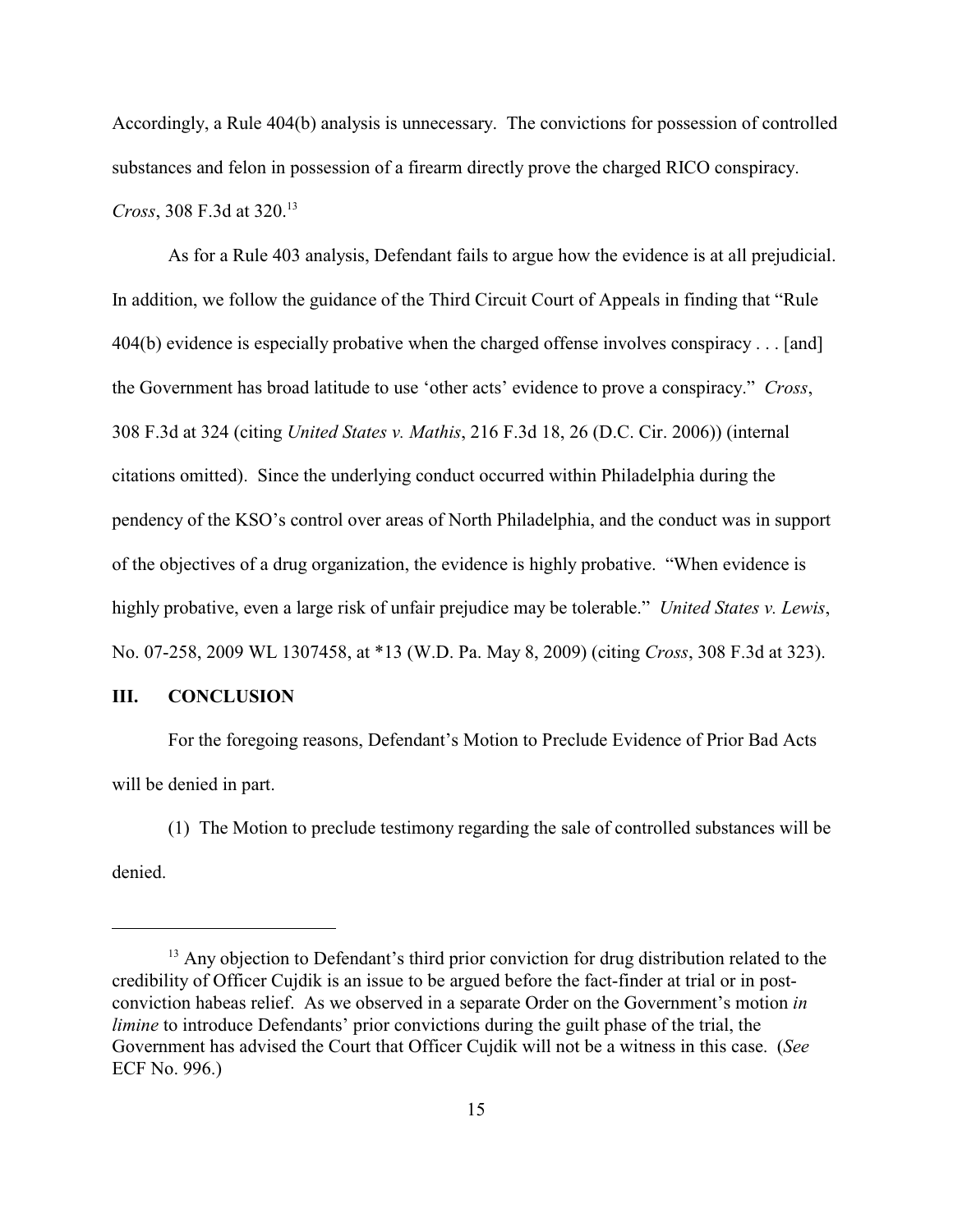(2) The Motion to preclude testimony regarding Defendant's prior conviction for possession of a firearm will be denied.

(3) The Government may provide supplemental briefing to explain how the proffered evidence of threats and intimidation of three witnesses and the attempted abduction of a witness support any of the charged aggravating factors.

An appropriate Order will follow.

# **BY THE COURT:**

*/s/R. Barclay Surrick* **U.S. District Judge**